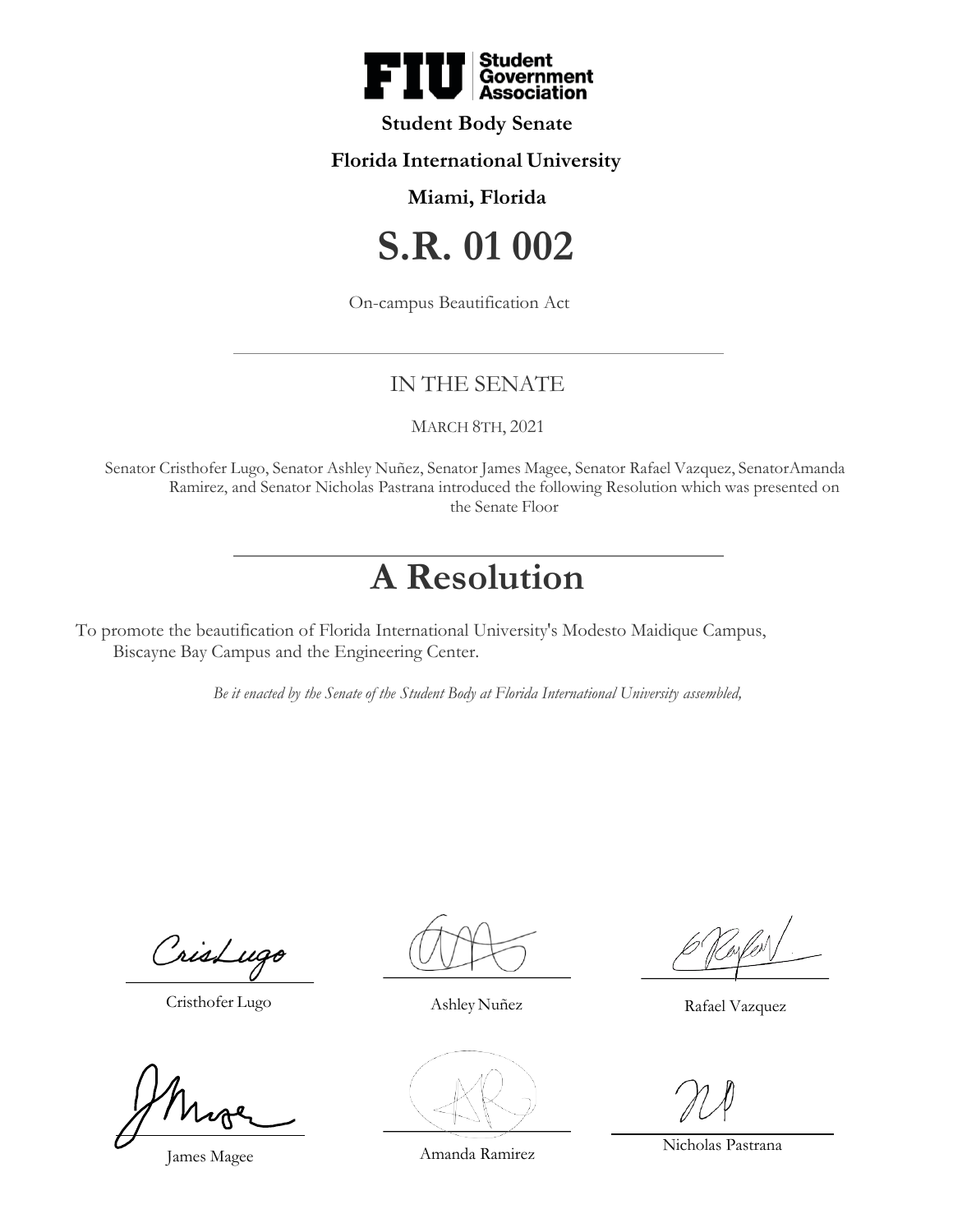

**Whereas,** as an International University that provides services to a broad spectrum of people around the globe, we must embody the qualities and attributes of our beautiful country;

**Whereas** Modesto A. Maidique Campus is the largest campus of FIU and provides most of the necessary resources, classes, and housing for the student body;

**Whereas** each student, whether international or local, spends thousands of dollars not only for a World's Ahead Education, but also a beautiful campus where they can spend their time while being at FIU;

**Whereas** Modesto A. Maidique Campus, Biscayne Bay Campus and the Engineering Center resources are in need of upgrades and renovations to better facilitate our students while on the campus.

**Now Therefore,** The Senate of the Student Body Resolves that Florida International University, beautify its campuses by replacing the dilapidated green swinging chairs into more modern and durable version, increase the number of garbage containers and recycling containers in high-trafficked areas, provide power outlets in outdoor study spaces, provide outdoor sanitizing stations for benches and chairs, provide hammocks in appropriate places around campus, and improve any outdoor/indoor spaces that need to be fixed. FIU SGA supports the beautification of Florida International University and sees it fit that these changes be made official by this Resolution.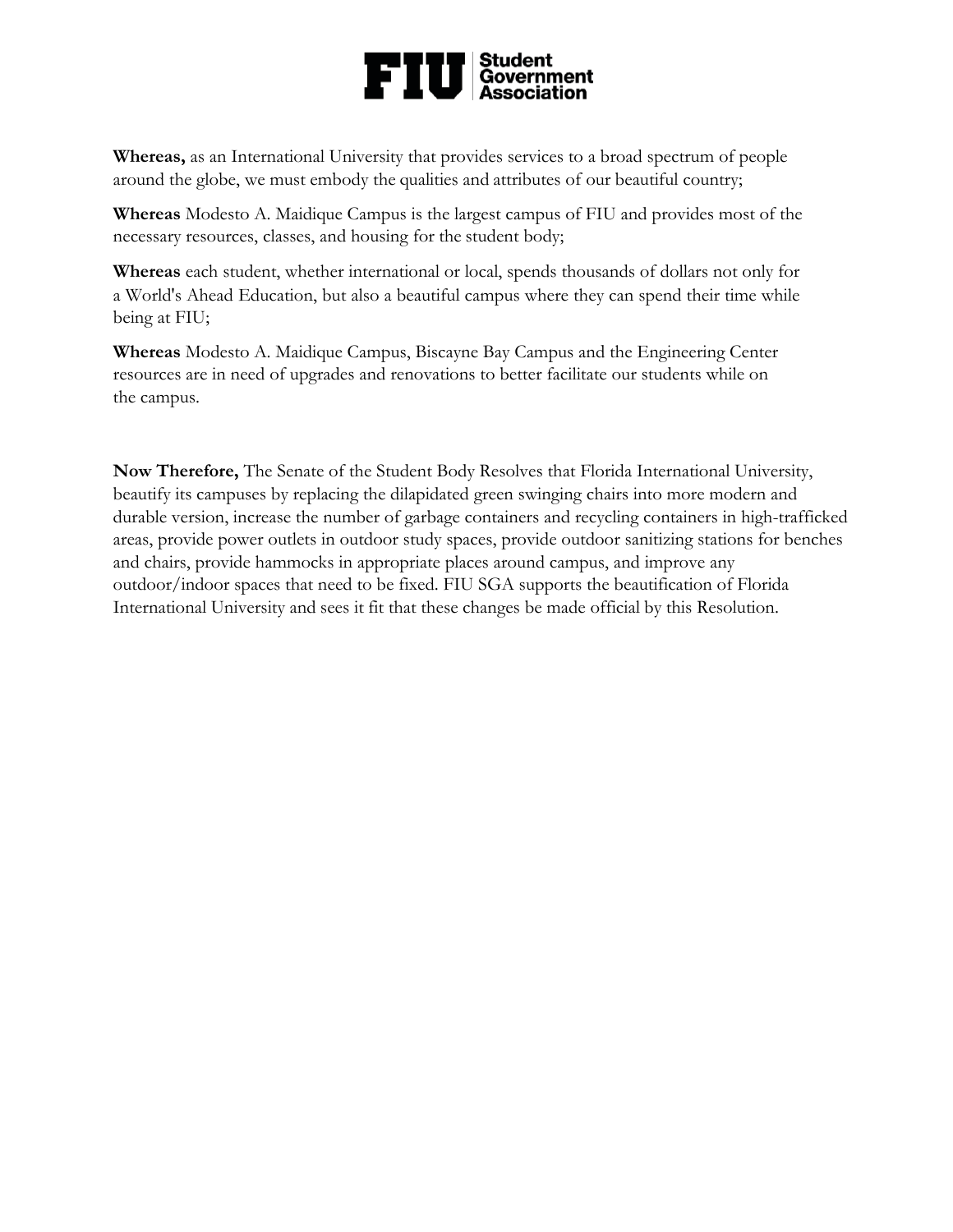

#### Senate Resolution Transmission Form

This Resolution is presented by the Senate of the Student Body at Florida International University presiding in its first session in the year 2020. It is presented by the Senate President Pro-Tempore and affixed with the signature of the Senate President. Both the Senate President and the Senate President Pro-Tempore affirm that the information presented below is accurate and that the bill has successfully passed in the Senate of the Student Body. The Resolution is presented on this day and this hour and in this place for signature or veto.

| SR 01 002                                                            |                                          |                                                              |                |
|----------------------------------------------------------------------|------------------------------------------|--------------------------------------------------------------|----------------|
| Date Introduced                                                      | February 23rd                            |                                                              |                |
| Committees Assigned                                                  | Committee on Rules and<br>Administration | University Sustainability and<br><b>Innovation Committee</b> |                |
| Vote in Committee on Rules and<br>Administration                     | For $-5$                                 | $Against-0$                                                  | Abstaining - 1 |
| Vote in University Sustainability and<br><b>Innovation Committee</b> | For $-5$                                 | Against - 0                                                  | Abstaining - 0 |
| Vote Count in the Senate                                             | For - $28$                               | Against - 3                                                  | Abstaining - 1 |
| Signature of the Senate President                                    |                                          | Signature of the Senate President Pro-Tempore                |                |

 $(-03_{-}/15_{-}/2021_{-})$ 

*Alexandra Valdes* President of the Student Body

This signature acknowledges the receipt of this Resolution to the desk of the president awaiting signature or veto.